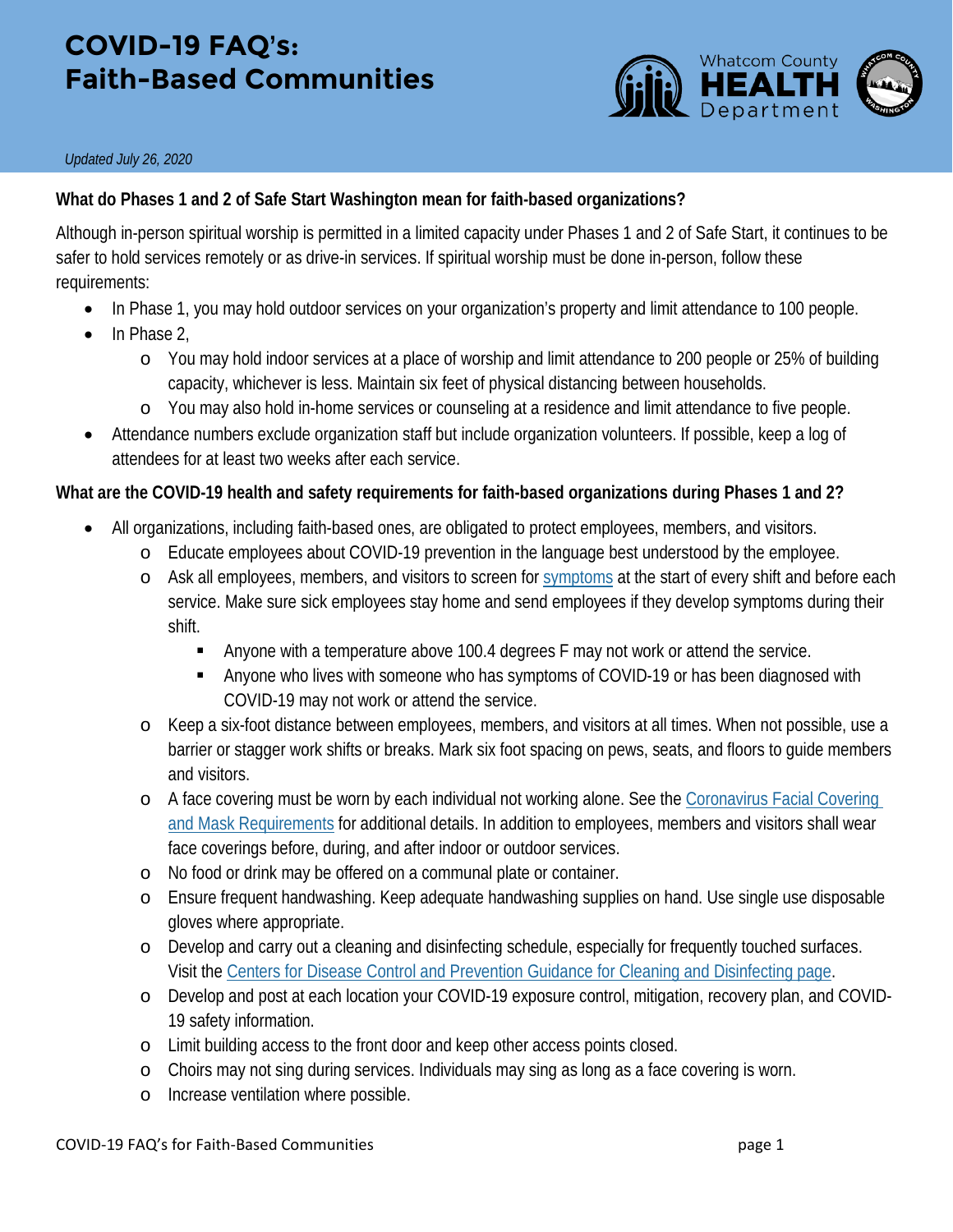- o These documents provide detailed guidance:
	- [Phase 1, Modified Phase 1, Phase 2, and Phase 3 Religious and Faith-based Organization](https://www.governor.wa.gov/sites/default/files/Phase%201-3%20-%20Religious%20and%20faith-based%20orgs%20FINAL_6%2018%202020.pdf)  [COVID-19 Requirements](https://www.governor.wa.gov/sites/default/files/Phase%201-3%20-%20Religious%20and%20faith-based%20orgs%20FINAL_6%2018%202020.pdf)
	- **Washington State Department of Labor & Industries General Requirements and Prevention Ideas** [for Workplaces](https://lni.wa.gov/forms-publications/F414-164-000.pdf)

## **How can I hold a religious ceremony and still adhere to social distancing and crowd sizes?**

- Livestream small group and parish meetings. Whether it's a virtual book club, Bible study, prayer group, or other small group, empower attendees to coordinate with others who are involved to meet weekly for a video call.
- Continue recurring parish meetings through a conference call or video calls (e.g., Google Hangouts, Go To Meeting, Zoom). Even if events are canceled, personal and spiritual check-ins can continue.

### **We don't have internet access in our facility so we can't livestream. What should we do?**

• Both Facebook and YouTube have options called "Premiere" that will allow you to pre-record, load, and schedule a video of your service to start at a certain time. This provides a similar feel and comments section interaction of a livestream, but does not require you to broadcast live with WiFi from your building. This article has tips on setting up [your video premiere.](https://www.socialmediaexaminer.com/how-to-use-facebook-premiere-what-marketers-need-know/)

# **How can we stay engaged with our congregation members during this time and continue to offer our services and outreach ministries?**

Implement strategies to continue essential services for the people you serve.

- Consider the needs of persons at higher risk of [severe illness](https://www.cdc.gov/coronavirus/2019-ncov/need-extra-precautions/people-at-higher-risk.html?CDC_AA_refVal=https%3A%2F%2Fwww.cdc.gov%2Fcoronavirus%2F2019-ncov%2Fspecific-groups%2Fhigh-risk-complications.html) and those who may be more impacted socially or economically. Identify ways to ensure the safety and social well-being of groups that may be especially impacted.
- Ensure availability of meal programs and other assistance for the people you serve, including transportation services. Consider options such as "grab-and-go" bags or delivery; avoid distribution of food or other household essentials in settings where people might gather in a group or crowd.
- Follow [recommended](https://www.cdc.gov/coronavirus/2019-ncov/if-you-are-sick/index.html?CDC_AA_refVal=https%3A%2F%2Fwww.cdc.gov%2Fcoronavirus%2F2019-ncov%2Fhcp%2Fguidance-prevent-spread.html) precautions for caregivers (i.e., outreach workers and others who visit persons with COVID-19 symptoms) in a non-healthcare setting.
	- o Consider working with the local health department, a local hospital, healthcare agency, or service organization, such as the American Red Cross, to provide infection control training to caregivers who will serve your members or clients.
- Implement alternative meeting and service options.
	- o Provide phone and online (live or recorded) meeting and service options, if possible. Determine how to:
		- Train staff and volunteers to use the necessary technology.
		- Triage technical issues if faced with limited IT support and staff.
		- Address the potential lack of access to computers and the Internet among members and people you serve.
	- o Mailed newsletters, prerecorded messages from trusted leaders on a designated call-in telephone number, and printed copies of daily teaching guides may be options, especially to reach those without internet access.
	- $\circ$  For religious services, give people the option to watch online (live or recorded), if possible. In addition to technology, this involves permission from religious leaders that it is acceptable to not